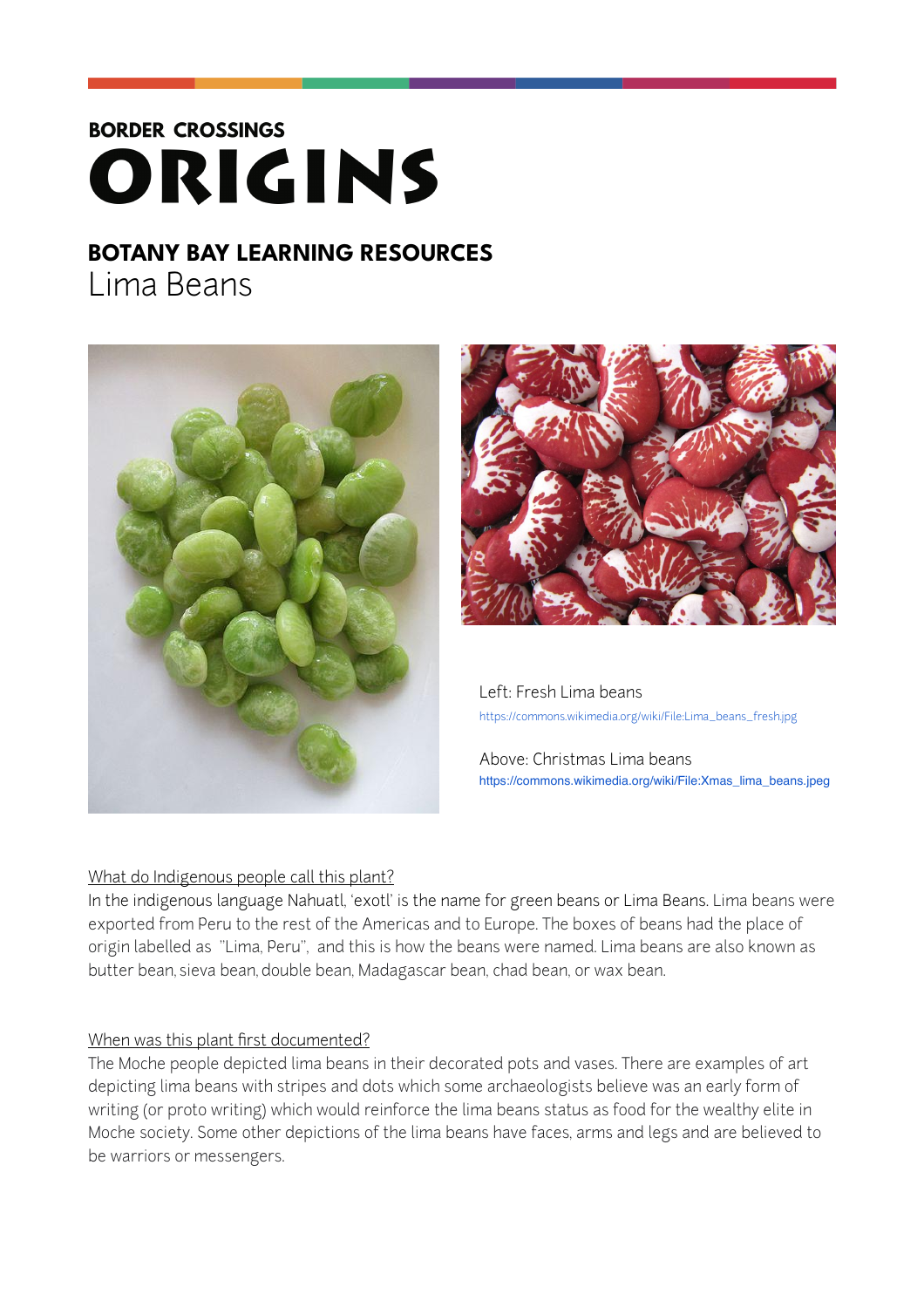

Vessel Depicting the Assault of Bean Warriors (The Art Inst. of Chicago) (100 BC - 500 AD) <https://www.artic.edu/artworks/91555/vessel-depicting-the-assault-of-bean-warriors>

How many varieties of this plant are known? It was believed that the Lima beans experienced two different domestications. The first domestication was traced back to 2000 BC, which produced the Lima type, or the large-seeded variety. The second domestication generated the Sieva type, which had the small seeds and dates back to 800 AD in Mesoamerica.

In 1943 in his book "Origin, dispersal, and variability of the Lima bean" W. W. Mackie theorised that Lima beans originated in the jungles of Guatemala and split into three separate branches: The Hopi (or Northern) branch, the Carib (or West Indies) branch and the Inca (or Southern) branch.

A more recent 2006 study (Genetic Structure of Lima Bean Landraces Grown in the Mayan Area) led by L.Camacho-Pérez found three types of Lima bean: the Andean (A) variety, Mesoamerican I (MI) variety and the Mesoamerican II (MII) variety, all of which contain wild and domesticated varieties.

#### Where and how was the plant originally grown and used?

Lima beans are grown from climbing plants and small bushes. The climbing plants would have been cultivated as part of the Three Sisters gardening technique. Because cleared land was not readily available, this efficient system allowed three crops to be grown together. Maize was planted in the middle of the plot, climbing beans were planted around the maize (which used the maize as support) and pumpkins (or squash) were planted around the edge. The taller maize and climbing beans offer shade to the low lying pumpkin vines. The beans fix nitrogen into the soil to feed the squash which become mulch to suppress weeds and shade the ground for the . The pumpkin vines also stop the ground from getting too dried out which means the maize crops will be larger. So, in combination, the plants can work together.

Lima beans are also grown from small bushes and would have been grown in a different way. The bushes produce beans more quickly than the climbing plants so they could be picked and used before the climbing beans were ready. Growing bushes and climbing plants simultaneously would provide a more consistent supply of beans.

#### How do Indigenous people relate to this plant?

The pre-Inca Moche people who lived in the north western coastal regions and valleys located in what is now known as Peru cultivated lima beans. Historians believed that lima beans were part of everyone's daily diet. However, Gail Ryser, an archaeology student studying lima beans believes that lima beans